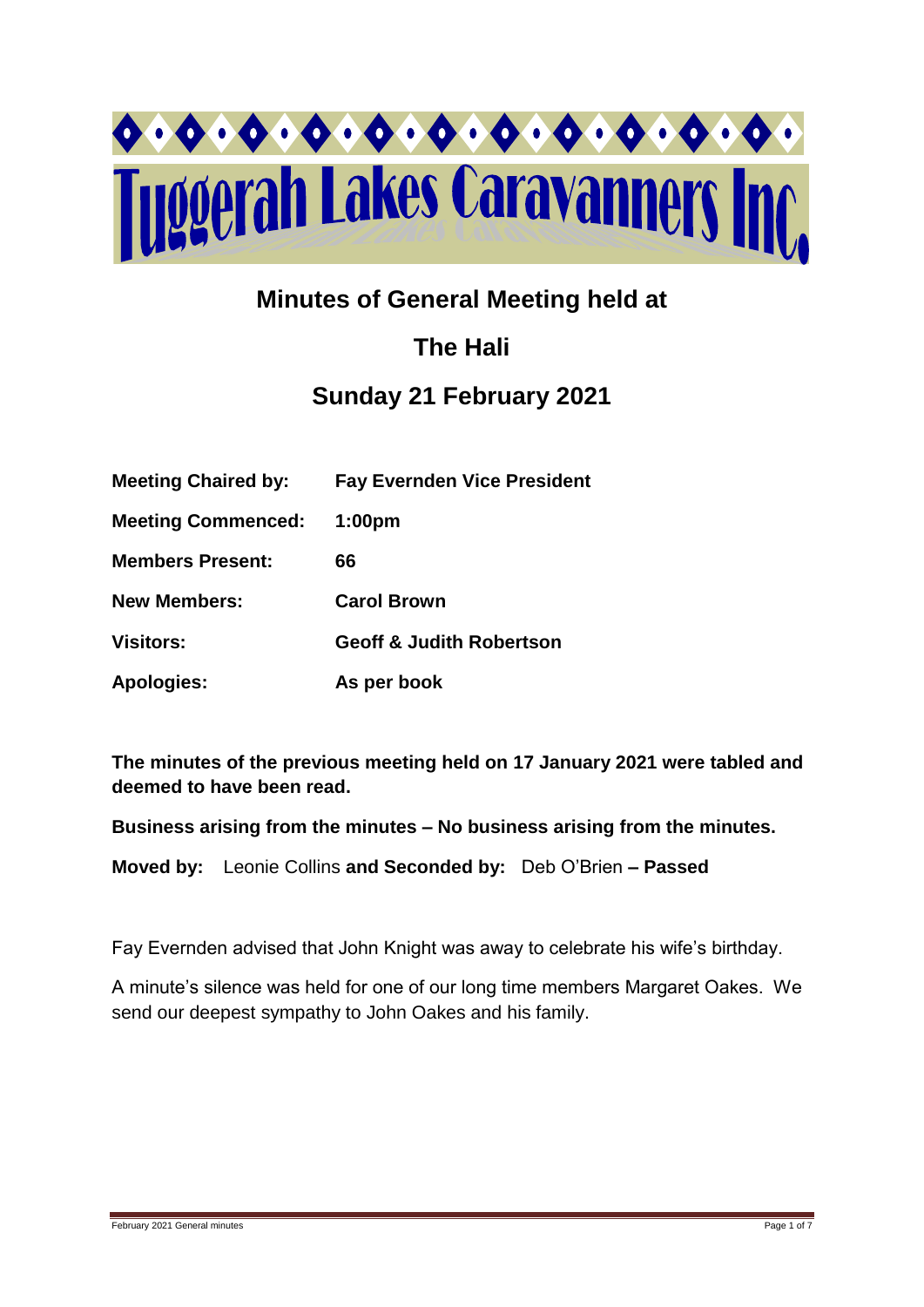| <b>Correspondence In:</b>  | Email from NSW regarding the passing of John<br>Spencer                                                                          |  |
|----------------------------|----------------------------------------------------------------------------------------------------------------------------------|--|
|                            | Email from All About Caravans asking to reduce<br>the size of their ad to a business card size                                   |  |
|                            | Email from Central Coast Caravans advising that<br>they no longer wish to advertise in the newsletter                            |  |
|                            | Email from June & Perc White & Vicki & Keith Ellis<br>advising that they were not renewing their<br>membership due to ill health |  |
| <b>Correspondence Out:</b> | Email to June & Perc White & Vicki & Keith Ellis<br>expressing our sadness at them not renewing                                  |  |

**Does anyone have any objections to sending out an email with member's phone numbers as I have had requests for this to happen? As there was no objections I will send this out once all memberships have been paid.** 

**Also, as The Hali's finalisation of the change over to The Mounties will be finalised over the next few weeks please make sure your details are up to date either at the front desk or on line. If you need the link please let me know.**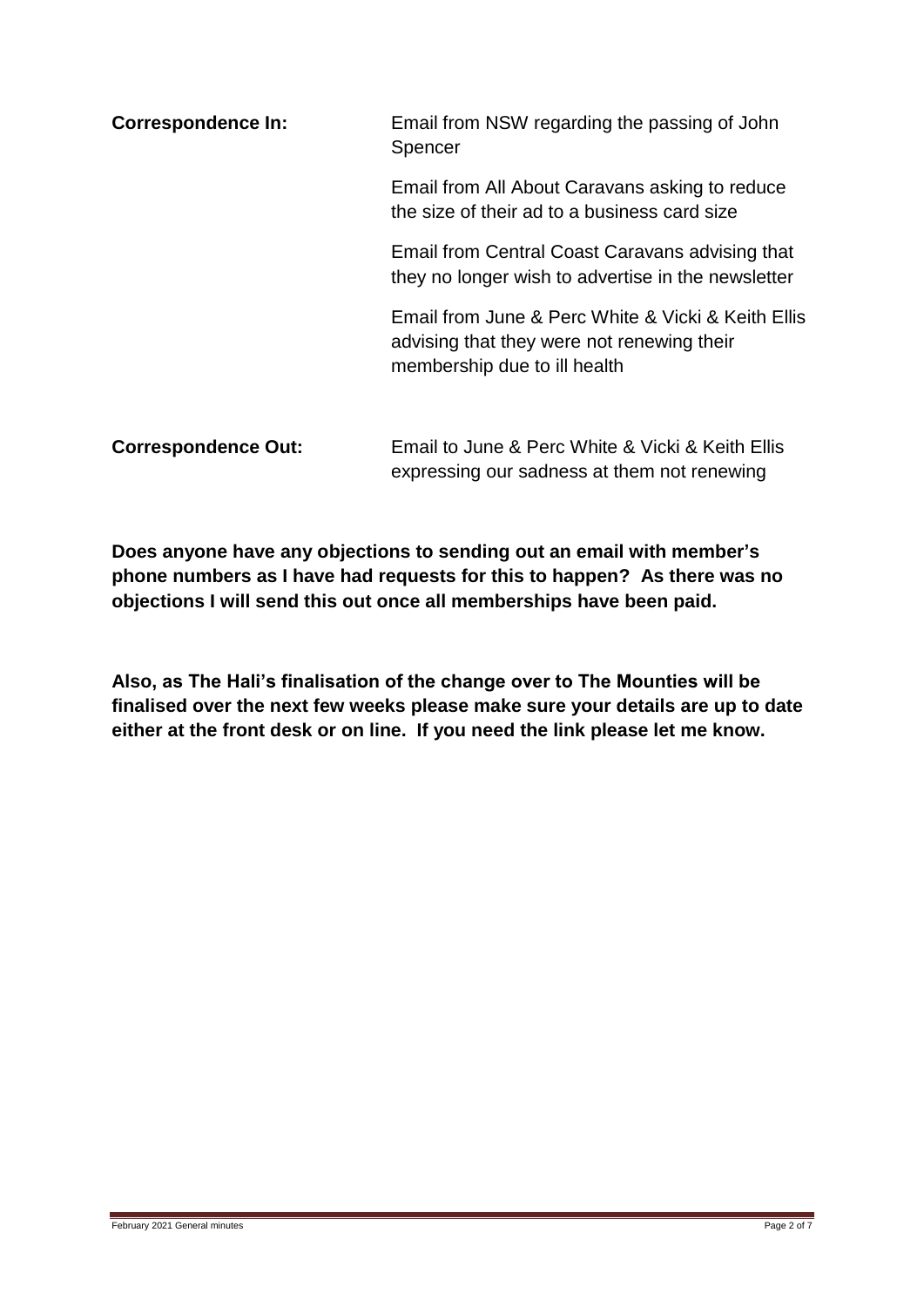## **Treasurer's Report**

| <b>TUGGERAH LAKES CARAVANNERS</b>                     |              |                |         |          |
|-------------------------------------------------------|--------------|----------------|---------|----------|
|                                                       |              |                |         |          |
| MONTHLY FINANCIAL STATEMENT FOR                       |              | <b>JANUARY</b> |         | 2021     |
|                                                       |              |                |         |          |
| Carried forward Bank Balance as at                    |              | 31/12/20.      |         | 3,076.69 |
|                                                       |              |                |         |          |
| Plus Income                                           |              |                |         |          |
|                                                       |              |                |         |          |
| Joining Fees                                          |              | 40.00          |         |          |
| <b>Annual Fees</b>                                    |              | 1940.00        |         |          |
| Raffles                                               |              | 186.00         |         |          |
|                                                       | TOTAL INCOME |                | 2166.00 |          |
|                                                       |              |                |         |          |
| Less Expenditure                                      |              |                |         |          |
|                                                       |              |                |         |          |
| Raffles                                               |              | 100.00         |         |          |
| Donation 1                                            |              | 200.00         |         |          |
|                                                       |              |                | 300.00  |          |
|                                                       |              |                |         |          |
| <b>Cash Book Closing Balance</b>                      |              |                |         | 4942.69  |
|                                                       |              |                |         |          |
| <b>Plus Unpresented Cheques</b>                       |              |                |         |          |
|                                                       |              |                | 0.00    |          |
|                                                       |              |                |         |          |
| Balance as per Bank                                   |              |                |         |          |
| <b>Statement</b>                                      |              |                |         | 4942.69  |
| Statement and Reconciliation prepared by Mike Collins |              |                |         |          |

**Moved by:** Mike Collins **Seconded by:** Gaianne Wilcox that the treasurer's report be accepted **– PASSED**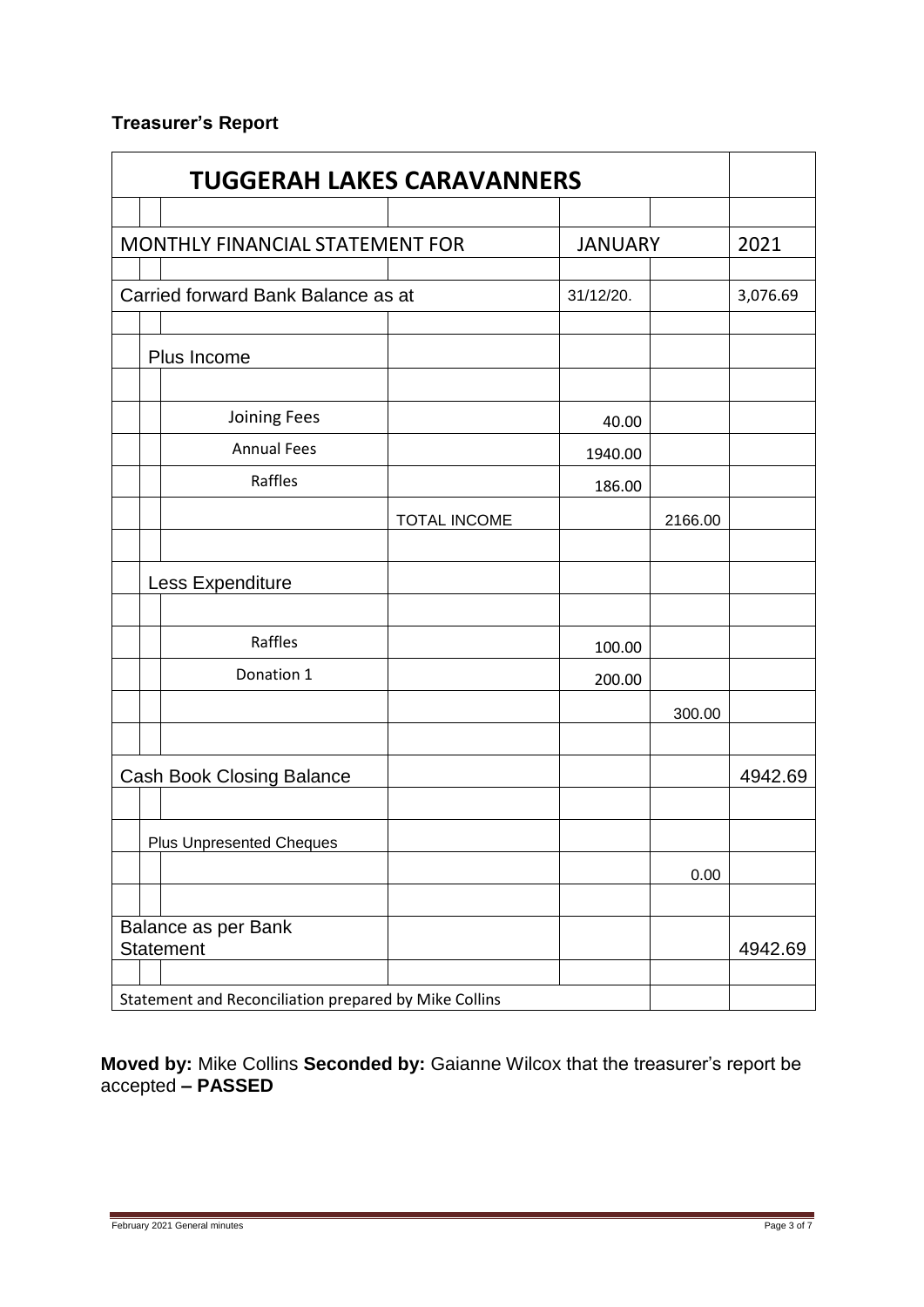## **Social Director's Report**

Firstly I would like to thank Coral for organizing 2 great weeks at Tuncurry and Bulahdelah. It was great but I am not sure if we got value for money with the entertainment provided as some of those international models were a little to be desired. For those who didn't go, you missed a very funny night. I have video if anyone wishes to see it. A big well done to all.

Urunga TLC rally is coming up in a few days time. I hope you have booked and let Fay know you are going. If you are no longer going please let her know as well as we need correct numbers for catering.

The program will be printed and given to those attending at Happy Hour on the Thursday afternoon which starts at 4pm.

Welcome nibbles provided by TLC

Things on the program are tag-a-long to Woolgoolga Indian markets, tag-a-long to Bellingen with lunch at the pub being organised. Numbers will be required for booking and a list will be provided to put your names on.

Tempting taste night at the cost of \$2.00 per person with money going to JHCH

Black and White night sausage sizzle provided by TLC

Last night will be tea at Urunga Bowling Club. Numbers are required for this so you can add your name to the sheet at the rally.

Trips sheets are on the table for you to put your names on if you wish to go.

Christmas in July is being held at Hallidays 22<sup>nd</sup> -29<sup>th</sup> July

Melbourne Cup is to be held at Swansea Caravan Park  $28^{th}$  Oct  $-4^{th}$  Nov. Both these bookings are under the name of TLC or Tuggerah Lakes Caravanners.

Also, I have been advised that Susan and Graham have had trouble with their car on the way to Adelaide but they are hoping that they will make it back by Urunga.

Stay safe on the roads.

Janis and Helen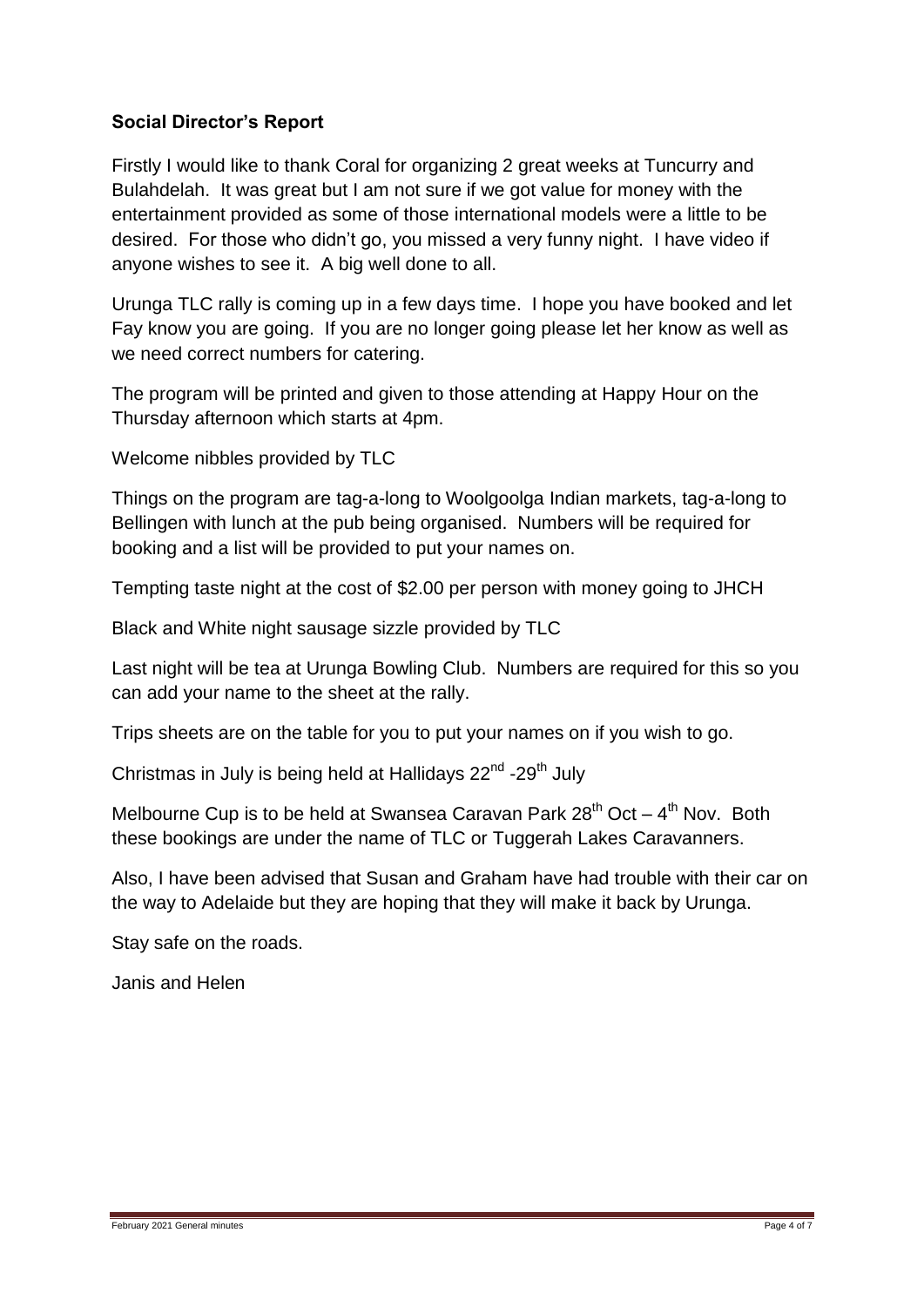## **UPCOMING RALLIES – 2021**

- 1. Reflections Holiday Park Urunga: 4 11 March **Club Organised**
- 2. Barrington 4 Wheel Drive Tag-A-Long: 15 19 March **Mike Collins**
- 3. Hartwood Campfire: Gates open 22 March 2021, 2 4 April **Mike Collins**
- 4. NRMA Dubbo Holiday Park: 19 28 April **Janis Treacy**
- 5. Christmas in July 22<sup>nd</sup> 29<sup>th</sup> July at Happy Hallidays Club Organised
- 6. Silver Schoolies at Big 4 Great Lakes Tuncurry 2nd 6 th August **Pam Wright & Jill Merrett**
- 7. Del Rio Riverside Resort 29<sup>th</sup> August 5<sup>th</sup> September  **Fay & Rod Thomas**
- 8. Reflections Holiday Park North Haven 6<sup>th</sup> 13<sup>th</sup> September **Fay & Rod Thomas**
- 9. Melbourne Cup 28<sup>th</sup> October 4<sup>th</sup> November at Swansea Lakeside Caravan Park booking is under name of TLC. – **Club Organised**
- 10. Narrabeen Leisure Trip 8<sup>th</sup> 18 November **John Bryce & Helen Tanner**
- 11.Belmont Lakeside 22 November 30 November **– Susan Edwards**

### **Welfare Report –**

Bluey Ducker has had a left knee replacement, but is now home recovering.

Mac Henry has been in Mayo Hospital with cellulitis but is now home and feeling much better and looking forward to catching up with all of us at Urunga.

#### **Members Rep –** Nothing to Report

### **Editor's Report –**

The newsletter this month will be called the "pictorial" edition as there is a lot of pictures that have been supplied and I am working on making them smaller to fit in the newsletter.

Also, on the table are some Truck Friendly stickers. These are for use only if you use your CB in the car. It advises truckies that you have a CB and are contactable if they need to.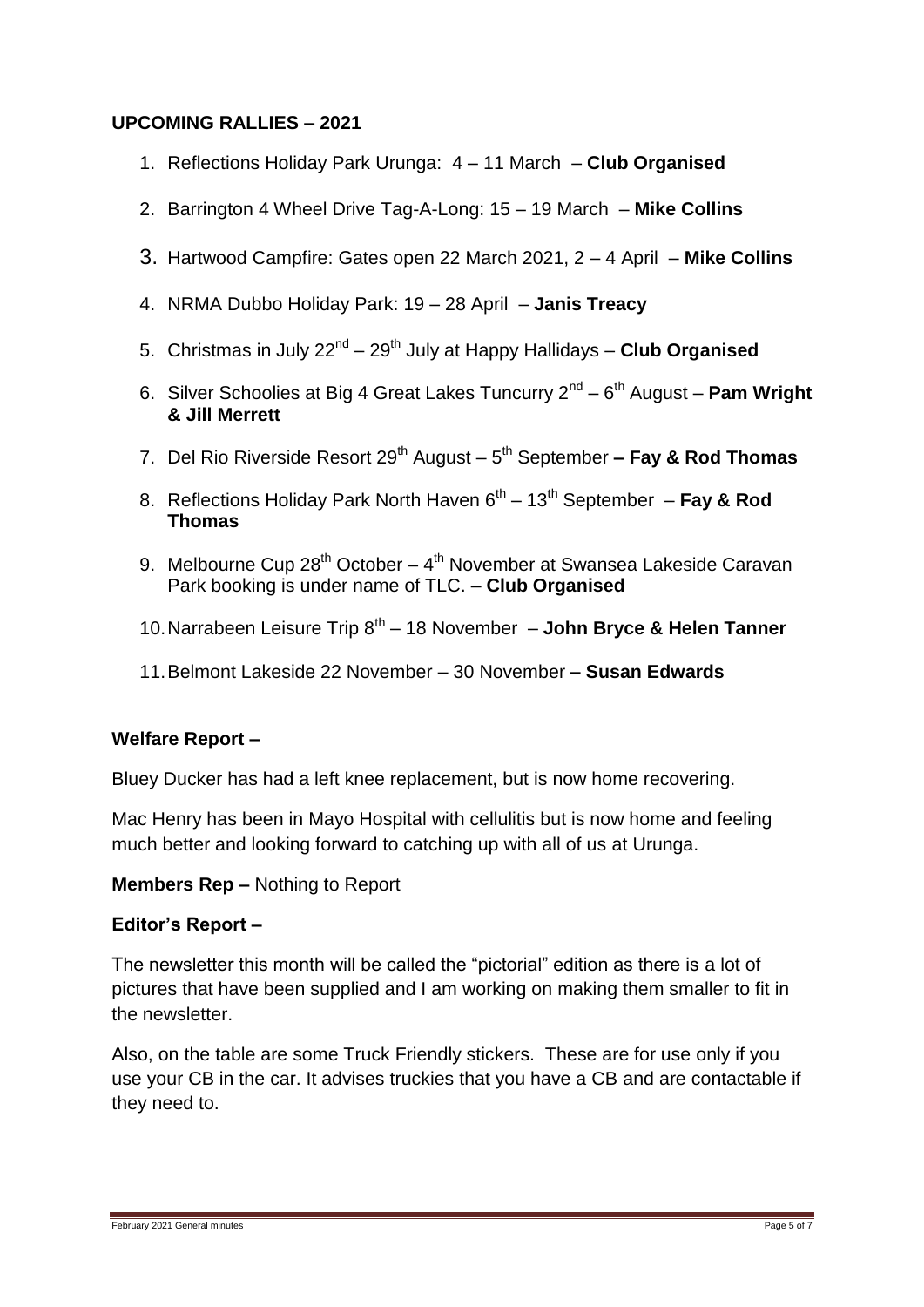## **Vice President's Report –** Nothing to Report

## **NSW State Council Report –**

Over the last COVID year very little has happened with the State Association. All the executive meetings were held on Zoom. The general meeting held yesterday was the first since last February and was also held on Zoom.

As our movements over the last year were severely constricted and the situation is not relaxing there was not very much to discuss. The most significant thing to report is that association affiliation fees to the State Association are being reduced by \$10.

The state rally was cancelled. However an informal gathering is being held there on the dates of the rally – March  $3^{\text{rd}}$  to  $8^{\text{th}}$ . There will be no 2022 State Rally as the National Rally is being held on the  $28<sup>th</sup>$  March.

The Federal Government has allocated an amount of money to the CMCA to mount a road safety campaign aimed at all Motor Homers and Caravanners. The exact details were not available at the meeting. A website has been produced as part of this campaign and I have forwarded the details to the newsletter editor for inclusion in the newsletter.

### **General Business**

Alan Howard spoke about the mice that are terrorising the outback at the moment. The mice like the warmth so if you wish, you can purchase a gadget that sends out a sonic sound that they don't like. They can eat through electrical wires in caravans or cars.

Mike Collins advised that he has purchased a couple for about \$18.00 each and will try them out**.** Remember that some of the devices were from overseas so make sure you purchase the ones from Australia.

Helen Smyth thought it would be a good idea to remind members that being a member of the club means that when we go to caravan parks we get a discount on our stay.